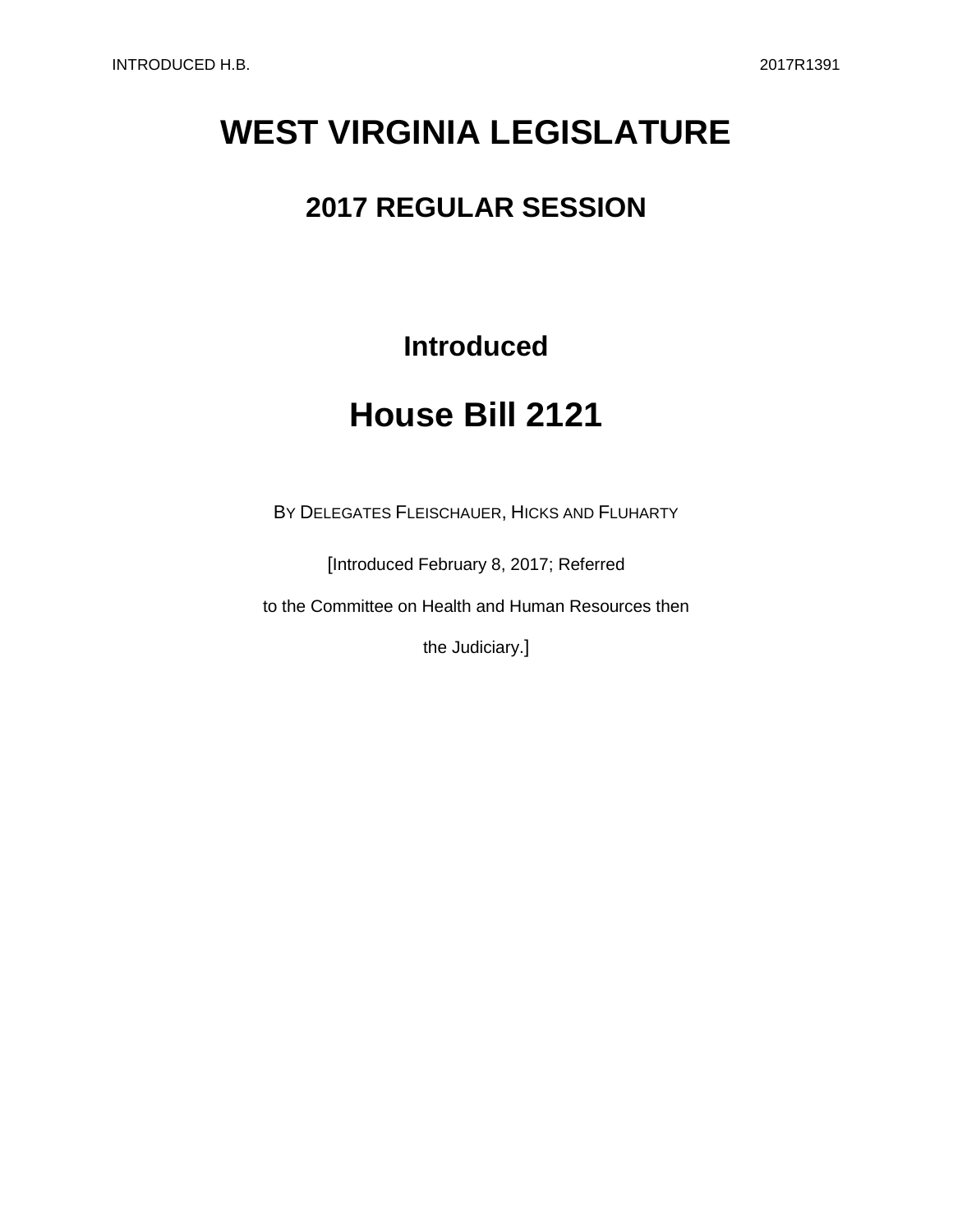A BILL to amend the Code of West Virginia, 1931, as amended, by adding thereto a new article designated §16-52-1, §16-52-2, §16-52-3, §16-52-4, §16-52-5, §16-52-6, §16-52-7, §16- 52-8 and §16-52-9, all relating to creating the West Virginia Residential Furniture and Children's Products Flame Retardants Act administered and enforced under the authority 5 of the Commissioner of the Bureau for Public Health; prohibiting the use of certain flame- retardant chemicals in certain products; legislative findings; definitions; rule-making authority; when replacement chemicals may be used; exemptions to requirements; requiring report to Joint Committee on Government and Finance; requiring certificate of compliance; injunctive relief for violations; and providing civil penalties for violations.

*Be it enacted by the Legislature of West Virginia:*

 That the Code of West Virginia, 1931, as amended, be amended by adding thereto a new article designated, §16-52-1, §16-52-2, §16-52-3, §16-52-4, §16-52-5, §16-52-6, §16-52-7, §16-

52-8 and §16-52-9, all to read as follows:

## **ARTICLE 52. WEST VIRGINIA RESIDENTIAL FURNITURE AND CHILDREN'S PRODUCTS FLAME RETARDANTS ACT.**

#### **§16-52-1. Legislative findings.**

1 The Legislature makes the following findings: (a) The safety and efficacy of organohalogen and organophosphorus flame retardants when used in children's products or upholstered residential furniture is doubtful when their exposure impact on human health is compared with any purported fire safety benefits. (b) Organohalogen and organophosphorus flame retardants migrate from consumer products and can be inhaled, ingested, or absorbed through the skin. The United States Centers for Disease Control and Prevention estimates that ninety-seven percent of the population has 8 measurable quantities of organohalogen or organophosphorus flame retardants in their bodies. Scientific research indicates concentrations of these flame retardants are increasing in human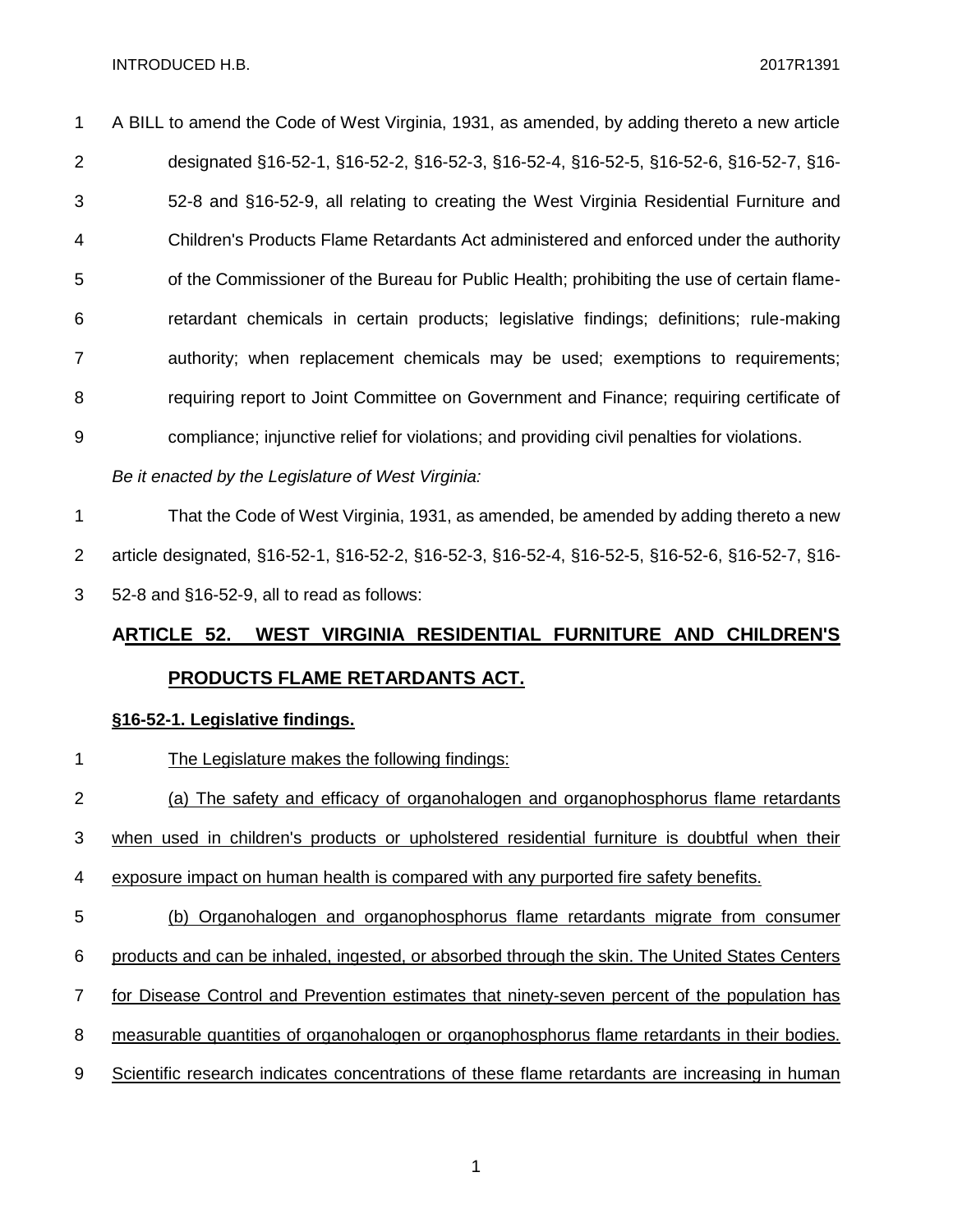- tissues, including breast milk, and children carry the highest concentrations per unit of body weight.
- (c) Organohalogen and organophosphorus flame retardants have been found in sediments, air, surface water, and wildlife including fish, birds, and mammals. Scientific research indicates the concentrations of these flame retardants are increasing in the environment. (d) Organohalogen and organophosphorus flame retardants as a class are toxic due to their physical, chemical, and biological properties. Exposure to organohalogen and organophosphorus flame retardants is linked to many adverse human health impacts, including reproductive impairment, endocrine disruption, immune disorders, and neurological impacts such as decreased IQ in children, impaired memory and learning deficits. Exposure to some organohalogen and organophosphorus flame retardants has produced cancer in laboratory 21 animals and several forms of organohalogen and organophosphorus are recognized by state and federal agencies as probable human carcinogens. (e) This article shall be known as the West Virginia Residential Furniture and Children's Products Flame Retardants Act. **§16-52-2. Definitions.** For the purposes of this article, the following terms have the meanings given. (a) "Bedding" means any mattress, upholstered spring, sleeping bag, pad, comforter, cushion, pillow, decorative pillow and any other padded or stuffed item designed to be or commonly used for reclining or sleeping. This definition includes dual purpose furniture such as studio couches and sofa beds. The term "mattress" does not include water bed liners, bladders or cylinders unless they contain padding or stuffing. The term "mattress" also does not include
	-
	- quilts and comforters made principally by hand sewing or stitching in a home or community
	- workshop.
	- (b) "Child" means a person under twelve years of age.
- (c) "Children's product" means a product primarily designed or intended by a manufacturer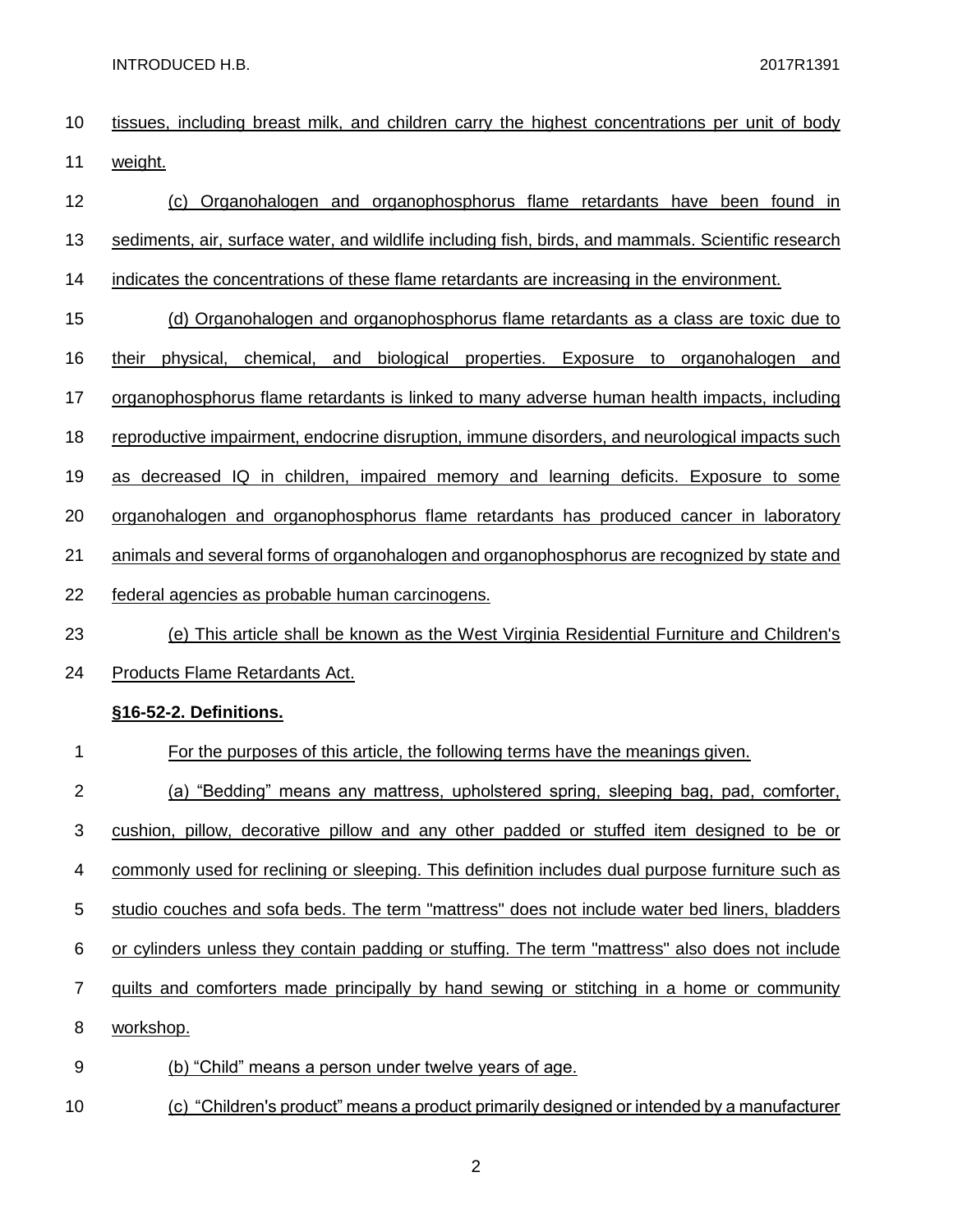| 11 | to be used by or for a child, including any article used as a component of such a product, but       |
|----|------------------------------------------------------------------------------------------------------|
| 12 | excluding a food, beverage, dietary supplement, pharmaceutical product or biologic, children's       |
| 13 | toys that are subject to the most recent version of the American Society for Testing and Materials   |
| 14 | F963, Standard Consumer Safety Specification for Toy Safety, a medical device as defined in the      |
| 15 | Federal Food, Drug and Cosmetic Act, United States Code, title 21, section 321(h), products listed   |
| 16 | under section 116.9405, clauses (10) and (11), and products listed under sections 325F.03 and        |
| 17 | 325F.04.                                                                                             |
| 18 | (d) "Commissioner" means the Commissioner of the Bureau for Public Health.                           |
| 19 | (e) "Congener" means any of two or more chemical substances related to each other by                 |
| 20 | origin, structure or function.                                                                       |
| 21 | <u>(f) "Flame retardant" means any chemical that is added to a plastic, foam, textile or other</u>   |
| 22 | material to inhibit flame formation.                                                                 |
| 23 | (g) "Manufacturer" means any person or enterprise that manufactures children's products              |
| 24 | or upholstered residential furniture containing a regulated flame retardant or any person or         |
| 25 | enterprise whose brand name is affixed to children's products or upholstered residential furniture   |
| 26 | containing a regulated flame retardant. Manufacturer includes, in the case of children's products    |
| 27 | or upholstered residential furniture that was imported into the United States, the importer or       |
| 28 | domestic distributor of the children's products or upholstered residential furniture when the person |
| 29 | who manufactured or assembled the children's products or upholstered residential furniture, or       |
| 30 | whose brand name is affixed to the children's products or upholstered residential furniture, does    |
| 31 | not have a presence in the United States.                                                            |
| 32 | (h) "Regulated flame retardant" means any of the following flame retardants:                         |
| 33 | (1) TDCPP (tris (1, 3-dichloro-2propyl) phosphate);                                                  |
| 34 | (2) Decabromodiphenyl ether;                                                                         |
| 35 | (3) Pentabromodiphenyl ether;                                                                        |
| 36 | (4) Hexabromocyclododecane;                                                                          |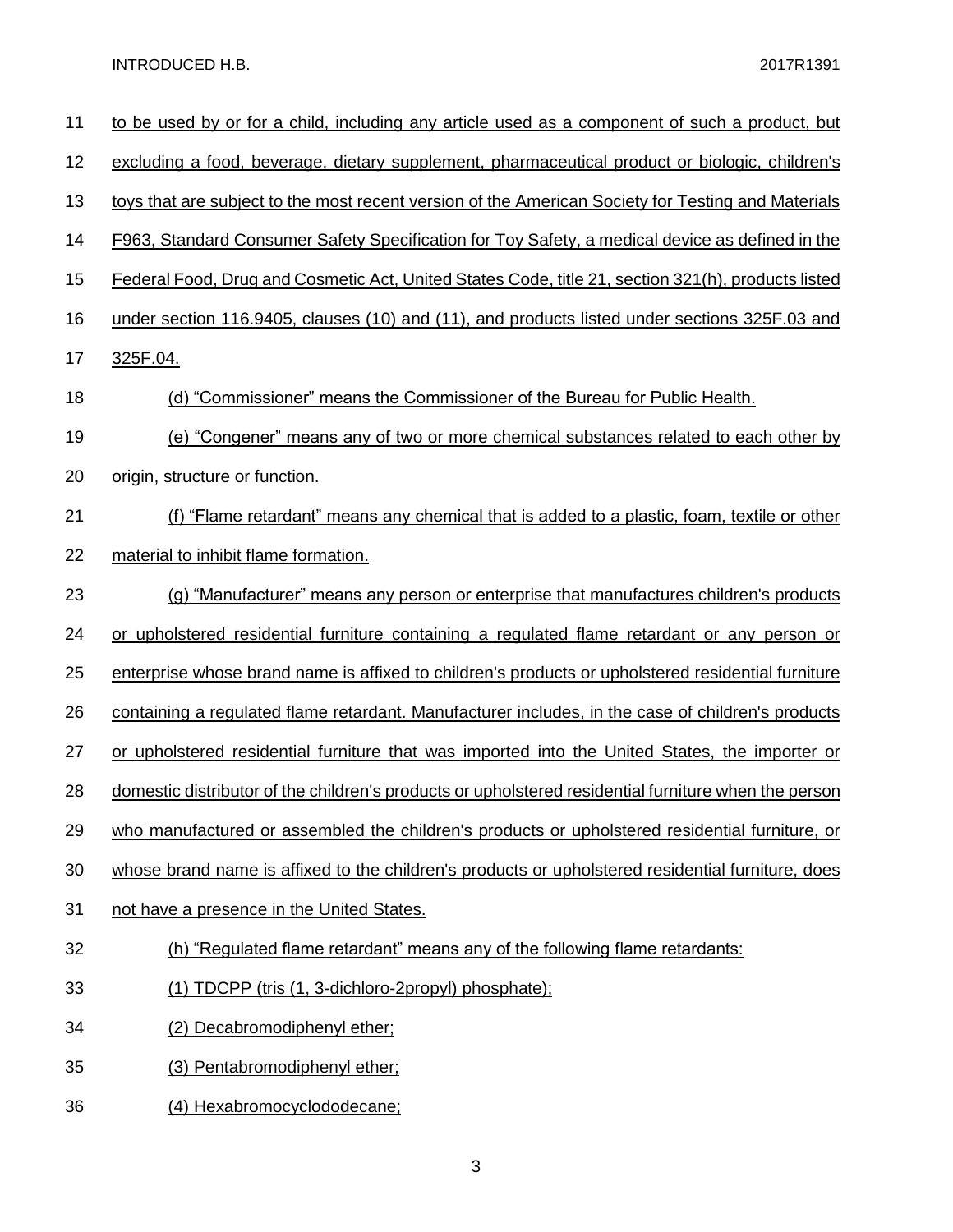| 37          | (5) TCEP (tris (2-chloroethyl) phosphate).                                                            |
|-------------|-------------------------------------------------------------------------------------------------------|
| 38          | (i) "Renovate" or "renovated" means the reworking or remaking of used children's products             |
| 39          | or upholstered residential furniture or the making of children's products or upholstered residential  |
| 40          | furniture from materials from which previous use has been made.                                       |
| 41          | (i) "Retailer" means and includes every person engaging in the business of selling, leasing           |
| 42          | or renting tangible personal property or custom software or furnishing a taxable service for use      |
| 43          | within the meaning of this article, or in the business of selling, at auction, tangible personal      |
| 44          | property or custom software owned by the person or others for use in this state: Provided, That       |
| 45          | when in the opinion of the Tax Commissioner it is necessary for the efficient administration of this  |
| 46          | article to regard any salespersons, representatives, truckers, peddlers or canvassers as the          |
| 47          | agents of the dealers, distributors, supervisors, employees or persons under whom they operate        |
| 48          | or from whom they obtain the tangible personal property sold by them, irrespective of whether         |
| 49          | they are making sales on their own behalf or on behalf of the dealers, distributors, supervisors,     |
| 50          | employers or persons, the Tax Commissioner may so regard them and may regard the dealers,             |
| 51          | distributors, supervisors, employers or persons as retailers for purposes of this article             |
| 52          | (k) "Upholstered residential furniture" means furniture with padding, coverings or cushions           |
| 53          | intended and sold for use in the home or places of lodging and includes, but is not limited to,       |
| 54          | bedding.                                                                                              |
|             | §16-52-3. Prohibition of flame retardants.                                                            |
| 1           | (a) On and after July 1, 2020, no manufacturer or wholesaler may manufacture, sell, offer             |
| $\mathbf 2$ | for sale, distribute for sale or distribute for use in this state a children's product or upholstered |
| 3           | residential furniture containing, in amounts greater than one thousand parts per million in any       |
| 4           | product component of any regulated flame retardant.                                                   |
| 5           | (b) On and after July 1, 2021, no retailer may sell or offer for sale or use in this state a          |
| 6           | children's product or upholstered residential furniture containing in amounts greater than one        |

7 thousand parts per million in any product component of any regulated flame retardant.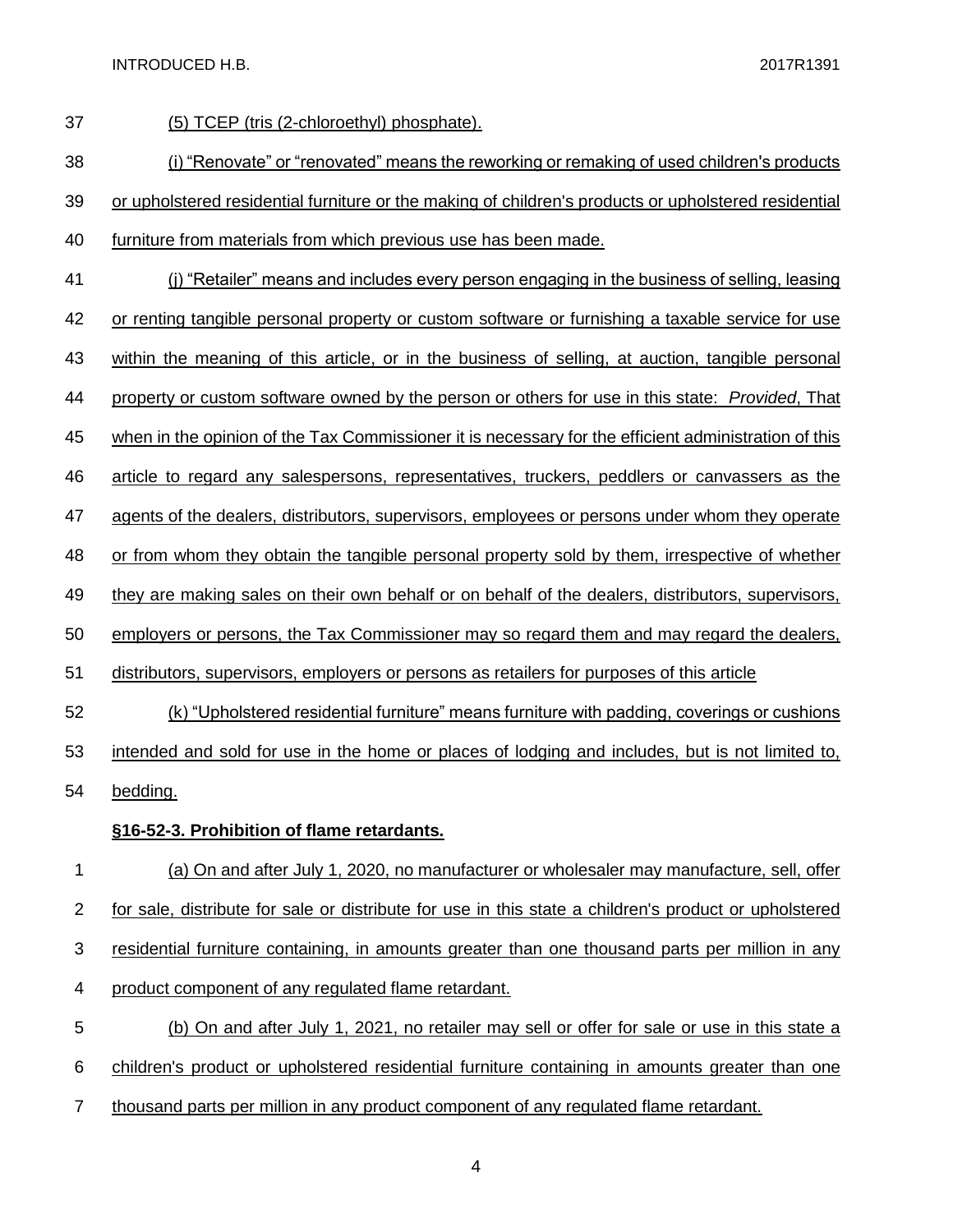- (c) The sale or offer for sale of any previously owned product containing a chemical
- restricted under this section is exempt from the provisions of this section.

#### **§16-52-4. Replacement chemicals.**

- A manufacturer may not replace a chemical whose use is prohibited under this article with
- 2 a chemical identified on the basis of credible scientific evidence known or suspected with a high
- degree of probability by any state, federal, or international agency to:
- (1) Harm the normal development of a fetus or child or cause other developmental toxicity;
- (2) Cause cancer, genetic damage, or reproductive harm;
- (3) Disrupt the endocrine or hormone system; or
- 7 (4) Damage the nervous system, immune system or organs, or cause other systemic
- toxicity.

### **§16-52-5. Rules; exemptions.**

The Commissioner of the Bureau for Public Health is responsible for the administration

and enforcements of the provisions of this article. The commissioner shall propose rules for

- legislative approval in accordance with article three, chapter twenty-nine-a of this code for the
- implementation of the provisions of this article.
- 5 The commissioner may grant an exemption to any provisions of this article for a term not to exceed two years. The exemption shall be renewable upon written application if the specific
- use of the regulated flame retardant continues to meet the criteria of this section and the
- 8 manufacturer or other persons comply with the conditions of its original approval. The
- commissioner may grant an exemption for a specific use of the regulated flame retardant with or
- 10 without conditions, upon finding that the applicant has demonstrated one or more of the following:
- (1) A technically feasible alternative is not available at comparable cost.
- (2) The potential harm to public health and the environment directly posed by a technically
- 13 feasible alternative is greater than the potential harm caused by the regulated flame retardant.

#### **§16-52-6. Labeling requirements.**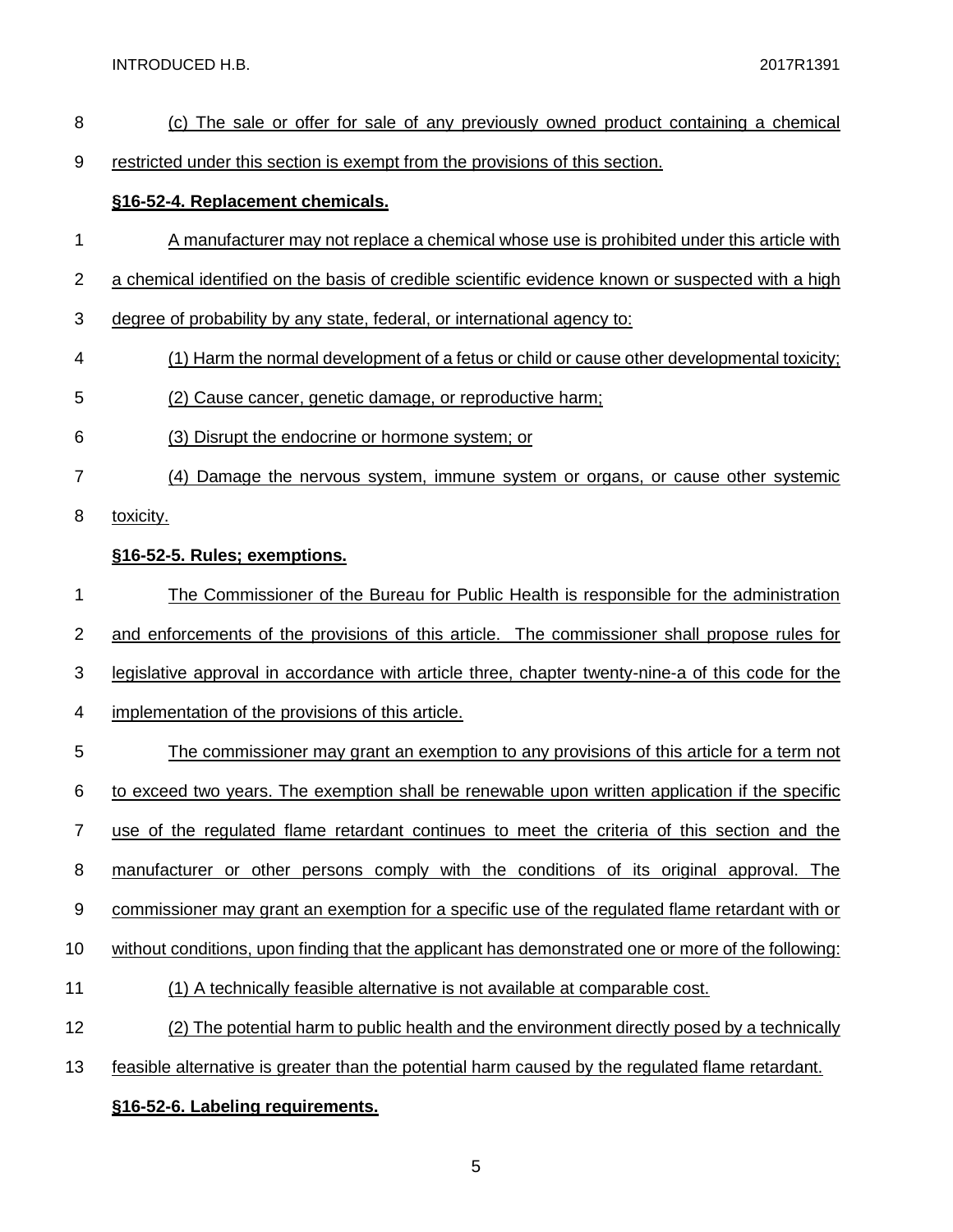| 1              | The commissioner may establish a "Meets Fire Safety Standards Without the Use of                   |
|----------------|----------------------------------------------------------------------------------------------------|
| $\overline{2}$ | Chemical Flame Retardants" labeling program for children's products or upholstered furniture that  |
| 3              | meet fire safety standards and do not contain regulated flame retardants. The commissioner may     |
| 4              | establish partnerships with manufacturers to enhance the market for children's products or         |
| 5              | upholstered furniture designed to retard fire without the use of requiated flame retardants and    |
| 6              | reduce the use of other potentially hazardous flame retardants in children's products or           |
| $\overline{7}$ | upholstered furniture. The commissioner may develop an awards program to recognize the             |
| 8              | accomplishments of West Virginia manufacturers who exceed the requirements of this article and     |
| 9              | who excel at reducing or eliminating regulated flame retardants in children's products or          |
| 10             | upholstered furniture.                                                                             |
|                | §16-52-7. Education and outreach.                                                                  |
| 1              | (a) The commissioner shall develop a program to inform and educate retailers of children's         |
| 2              | products or upholstered furniture regarding the requirements of this article and methods for       |
| 3              | identifying children's products or upholstered furniture that contains regulated flame retardants. |
| 4              | (b) The commissioner may participate in a regional, multistate clearinghouse to do all of          |
| 5              | the following:                                                                                     |
| 6              | (1) Assist in the implementation of the requirements of this section.                              |
| 7              | (2) Help coordinate public education and outreach activities.                                      |
| 8              | (3) Review risk assessments.                                                                       |
| 9              | (4) Review alternatives to regulated flame retardants in children's products or upholstered        |
| 10             | furniture.                                                                                         |
| 11             | (5) Implement other activities related to the administration of this article.                      |
|                | §16-52-8. Flame retardant reports.                                                                 |
| 1              | (a) By January 15, 2018, the Commissioner of the Bureau for Public Health in consultation          |
| 2              | with the State Fire Marshal, shall report to the Joint Committee on Government and Finance         |
| 3              | regarding:                                                                                         |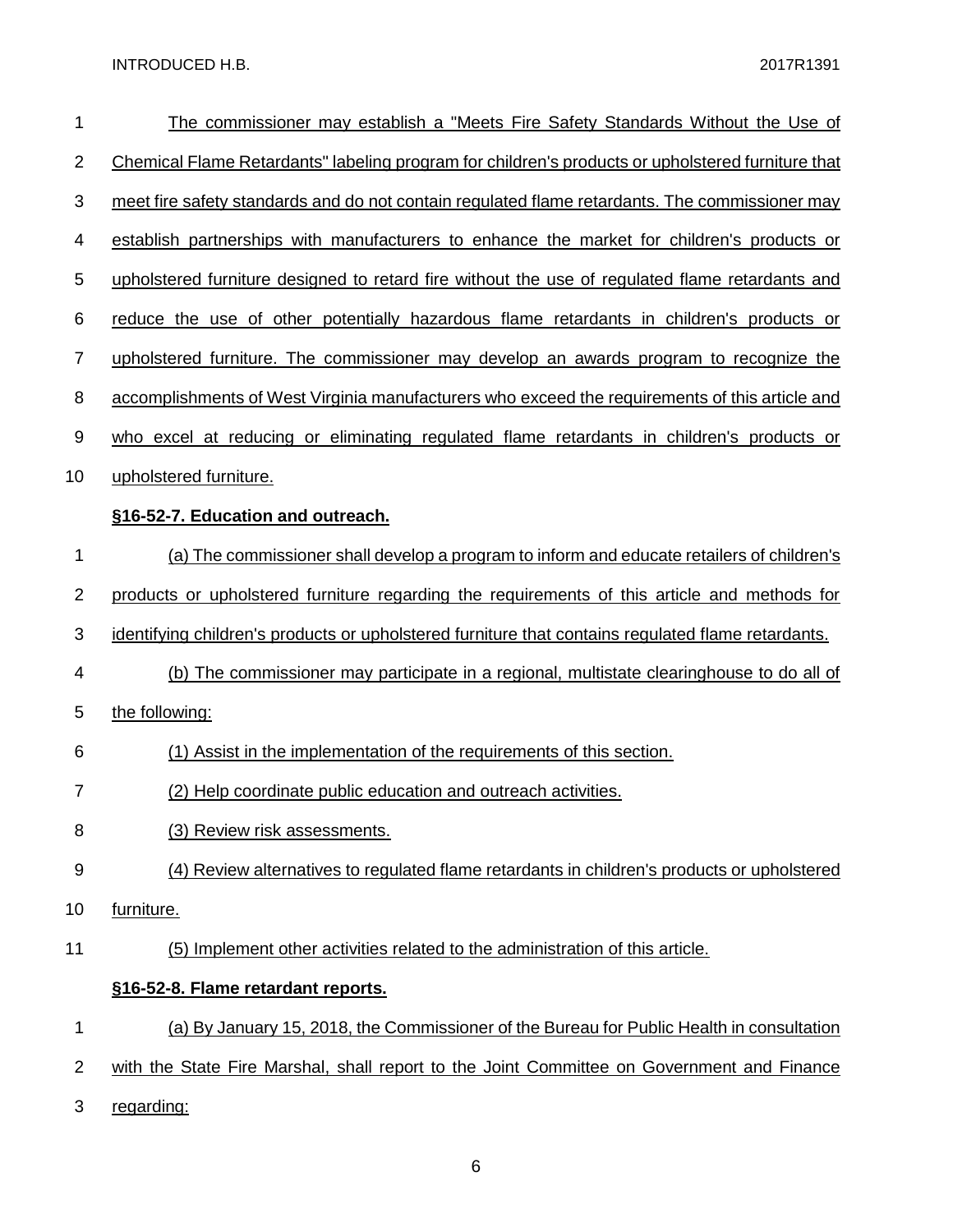| 4                | (1) The status of federal, international and other states' laws and regulations in identifying,          |
|------------------|----------------------------------------------------------------------------------------------------------|
| 5                | prioritizing, evaluating and regulating the use of flame retardants in upholstered furniture,            |
| 6                | mattresses and carpet pads;                                                                              |
| $\overline{7}$   | (2) The status of relevant fire safety standards and practices for residential settings for              |
| 8                | products including mattresses, upholstered furniture and carpet pads;                                    |
| 9                | (3) The status of and any authoritative findings from studies and reports on a direct link to            |
| 10               | meaningful negative health and safety effects and impacts on firefighters of flame retardants            |
| 11               | covered by this article, particularly as it relates to the combustion of flame retardants in articles in |
| 12               | actual firefighting settings relative to overall smoke hazards and combustion byproducts;                |
| 13               | (b) In developing the report, the commissioner and fire marshal may consult with                         |
| 14               | stakeholders, including representatives of state agencies, product manufacturers, chemical               |
| 15               | manufacturers, firefighters, public health experts and independent scientists. The report must           |
| 16               | include information on any stakeholder process consulted with or used in developing the report.          |
|                  |                                                                                                          |
|                  | §16-52-9. Certificate of compliance, injunctive relief, and civil penalties.                             |
| 1                | (a) If the commissioner reasonably suspects that children's products or upholstered                      |
| $\overline{2}$   | furniture containing a regulated flame retardant is being manufactured, sold, offered for sale or        |
| 3                | distributed for sale in violation of this article, the commissioner may request the manufacturer of      |
| 4                | the children's products or upholstered furniture to provide the commissioner with a certificate of       |
| 5                | compliance. Within ten days of receipt of the request for a certificate of compliance, the               |
| 6                | manufacturer shall do at least one of the following:                                                     |
| $\boldsymbol{7}$ | (1) Provide the commissioner with a certificate declaring that the children's products or                |
| 8                | upholstered furniture complies with the requirements of this article.                                    |
| 9                | (2) Notify persons that sell the manufacturer's children's products or upholstered furniture             |
| 10               | in the state that the sale of the children's products or upholstered furniture is prohibited and submit  |
| 11               | to the commissioner a list of the names and addresses of those notified.                                 |
| 12               | (b) If a manufacturer fails to comply with the requirements under this article, the                      |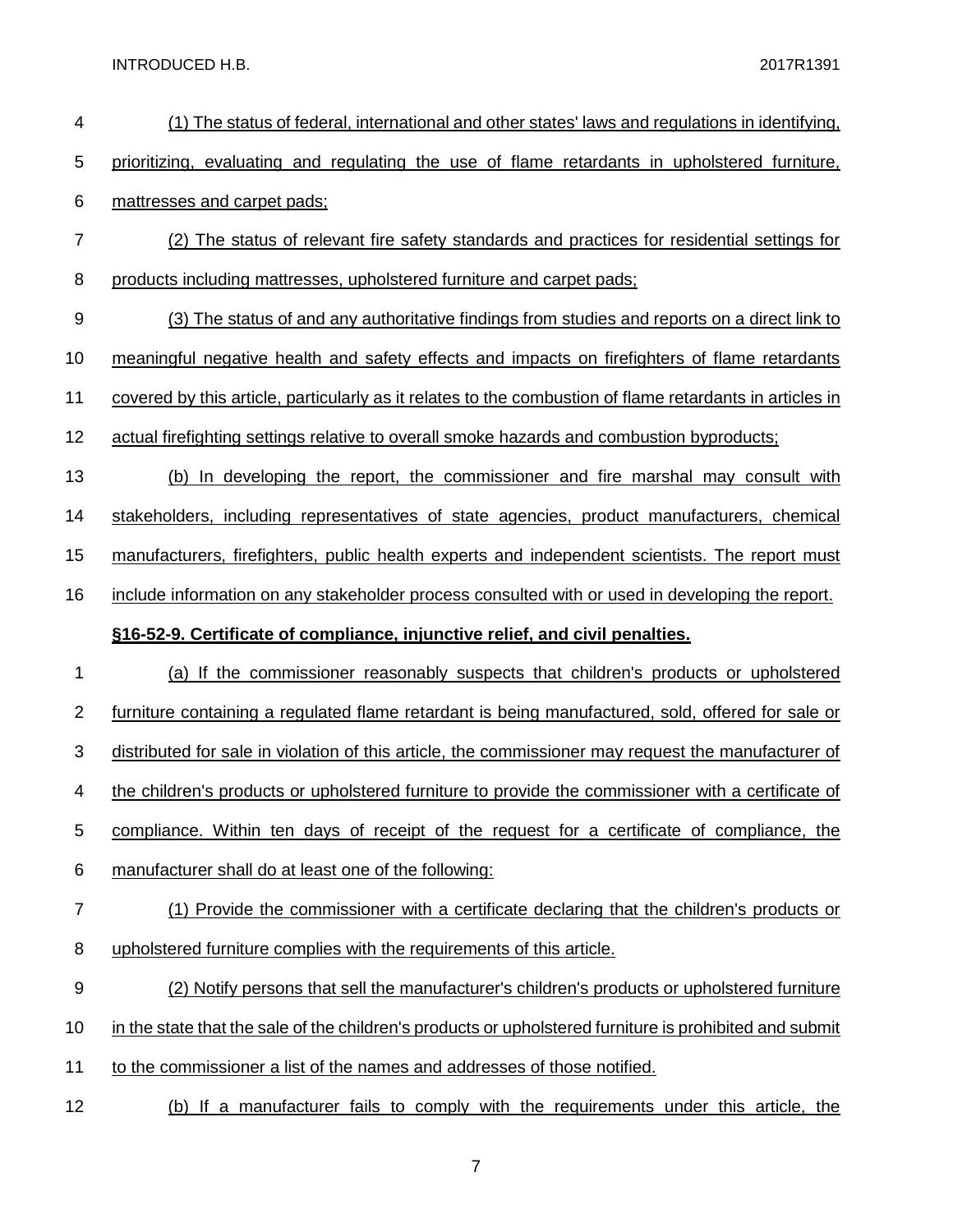| 13 | commissioner may take enforcement action against the children's products or upholstered               |
|----|-------------------------------------------------------------------------------------------------------|
| 14 | furniture manufacturer by requesting the Attorney General to initiate immediate injunction            |
| 15 | proceedings, or assessing civil penalties under subsection (c) of this section to prevent the sale    |
| 16 | of the children's products or upholstered furniture, or both.                                         |
| 17 | (c) Subject to subsections (d) and (e) of this section, a person who violates this article is         |
| 18 | subject to the following civil penalties:                                                             |
| 19 | (1) If the violation is the person's first offense under this article, a civil fine of not more than  |
| 20 | \$100 per article of children's products or upholstered furniture, not to exceed \$5,000 total.       |
| 21 | (2) If the violation is the person's second offense under this article, a civil penalty of not        |
| 22 | more than \$250 per article of children's products or upholstered furniture, not to exceed a total of |
| 23 | \$25,000.                                                                                             |
| 24 | (3) If the violation is the person's third or subsequent offense under this article, a civil          |
| 25 | penalty of not more than \$1,000 per article of children's products or upholstered furniture, not to  |
| 26 | exceed a total of \$50,000.                                                                           |
| 27 | (4) For purposes of calculating a penalty under this section, a collection of children's              |
| 28 | products or upholstered furniture items that are sold as a set shall collectively constitute one      |
| 29 | article of children's products or upholstered furniture.                                              |
| 30 | (d) If a person knowingly violates this article, the person is subject to a civil penalty equal       |
| 31 | to three times the amount of the penalty under subdivision (3) of subsection (c) of this section.     |
| 32 | (e) A civil fine imposed under this section shall be waived if it is determined that a person         |
| 33 | acted in good faith to be in compliance with this article, pursued compliance with due diligence,     |
| 34 | and promptly corrected any noncompliance after discovery of the violation.                            |

NOTE: The purpose of this bill is to create the West Virginia Residential Furniture and Children's Products Flame Retardants Act administered and enforced under the authority of the Commissioner of the Bureau for Public Health. The bill prohibits the use of certain flame-retardant chemicals in certain products, including those designed for use by children. The bill states when replacement chemicals may be used in these product and provides exemptions to requirements. The bill requires a report to the Joint Committee on Government and Finance by the Commissioner of the Bureau for Public Health in